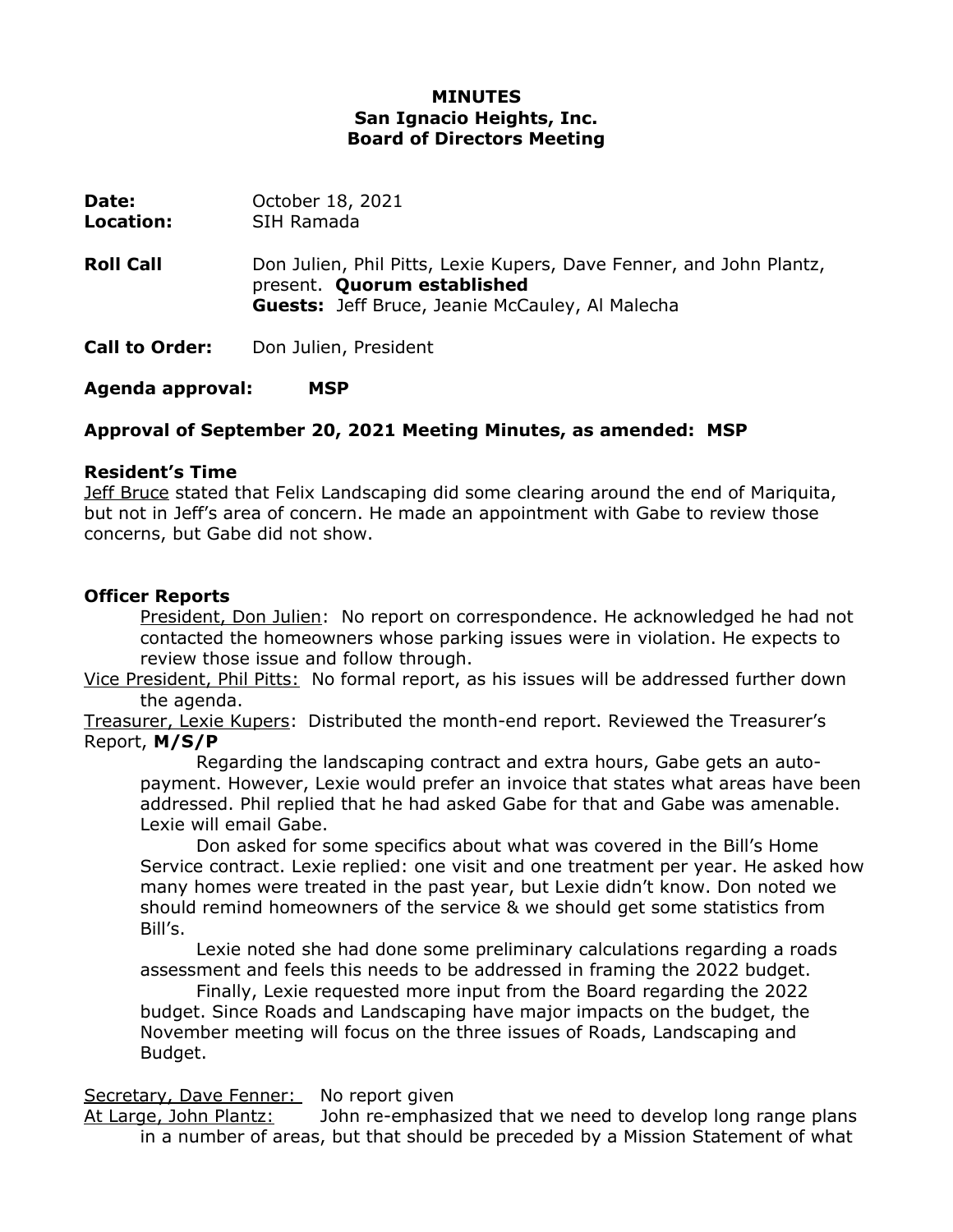we want the HOA to be. That would then drive discussions of how to get there. This may require special Board meetings to discuss specific topics.

Don replied that he agreed, but we have some immediate pressing needs that need to be addressed on an emergency basis, but we do so in a manner flexible enough to adjust to Mission directives.

# **Review of Resident's Time issues from prior meeting**

**Stop sign at Desert Jewel & Circulo de la Pinata:** Replace stop sign at Clubhouse Drive & Desert Jewel **MSP;** Replace stop sign at Desrt Jewel & Circulo de la Pinata **MSF;** install 20-mph speed limit sign on each side of Mariquita between Acal and Westcotta **MSP;** Authorize Al Loomis to purchase 2 stop signs & 2 20-mph signs & hardware **MSP.**

**Parking issues:** noted but Postponed

**Private trimming of vegetation in common areas:** Referred to Landscaping Committee to develop guidelines for limited weed control with a streamlined process for Landscape Committee approval.

**Guidelines for firewise weed control**: Referred to Landscaping Committee.

## **Review of Committee Memberships:**

Review of Committee Chairs and Members: Deferred to November Meeting

# **Committee Reports**

Common Grounds/Landscaping - Phil Pitts:

 Weed management post-monsoon: Felix Landscaping has added an extra day on Saturdays. They've done Campina and Westcotta.

Don noted that upon a brief drive through of the HOA the landscaping committee had been addressing the highly visible areas, but there still remain big issues with weeds growing up to homeowner walls, posing potential fire danger. Phil will review priorities with Gabe.

- Weed spraying program Dennis Skelton: Dennis was not able to attend the meeting, but he submitted details on the product to be used and costs. John noted that the proposed product was a simple solution easily mixed using common household materials. He also had a tank sprayer for his ATV, which could apply the product on sidewalk & curb weeds throughout the Hoa within a couple of hours. Dennis will be referred to John.
- Debris piles below 4060 S Amulet Pl: This apparently has been an issue for some time, regarding a homeowner who cleared brush, etc., from Common Area as well as golf course property, and left large piles of debris. This has resulted in a threeway conflict between the homeowner, the golf course & the HOA. The golf course has stated in the past that it wuld cost about \$400 to remove the debris. Lexie will talk to golf course personnel about removal. The Board authorizes reimburse the golf course \$400 for the debris removal and will pursue reimbursement from the homeowner. **MSP**

This led to a discussion that the CC&R's or Handbook of R&R do not include enforcement or sanctions for unauthorized cutting on Common Areas: Postponed to a discussion of the Rules & Regulations.